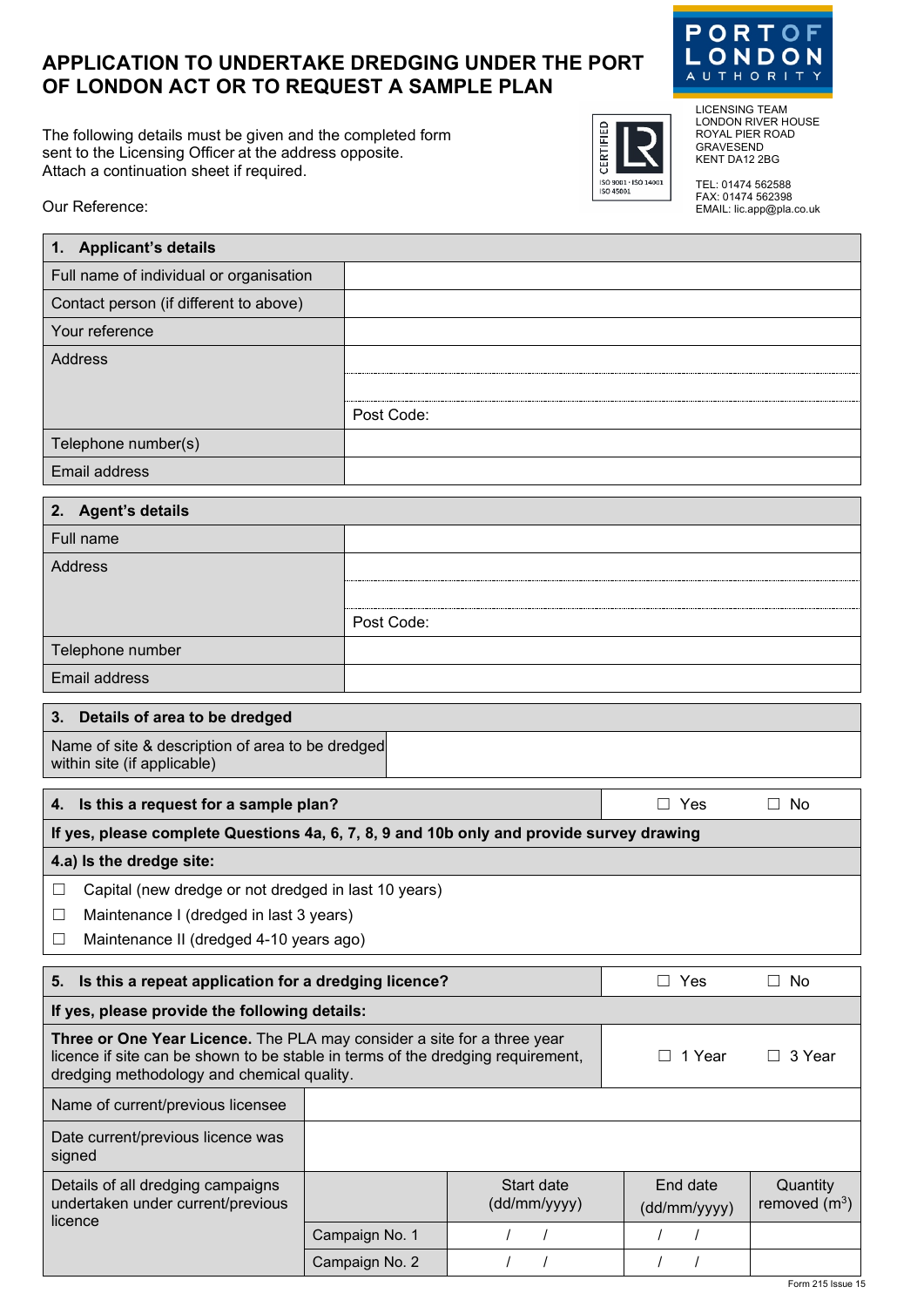|                                                                                                                                                                                  | Campaign No. 3                      | $\prime$              | $\prime$               | $\prime$<br>$\prime$                  |  |
|----------------------------------------------------------------------------------------------------------------------------------------------------------------------------------|-------------------------------------|-----------------------|------------------------|---------------------------------------|--|
|                                                                                                                                                                                  | Campaign No. 4                      |                       | $\prime$               | $\prime$                              |  |
| If no, please provide details or an estimate of when the site was previously dredged and to what depth                                                                           |                                     |                       |                        |                                       |  |
|                                                                                                                                                                                  |                                     |                       |                        |                                       |  |
| 6. a) Total quantity of material to be dredged (in m <sup>3</sup> ) per annum<br>[Must include any side slopes and over dredge tolerances<br>required]                           |                                     |                       |                        |                                       |  |
| b) Number of dredging campaigns per annum                                                                                                                                        |                                     |                       |                        |                                       |  |
| c) Quantity of material to be dredged per campaign (in $m3$ )<br>[Must include any side slopes and over dredge tolerances<br>required]                                           |                                     |                       |                        |                                       |  |
| d) Depth to be dredged (in metres above/below Chart Datum<br>including any over dredge tolerances)                                                                               |                                     |                       |                        |                                       |  |
| Description of the physical characteristics of the dredged material (e.g. silt, sand, gravel etc.)<br>7.                                                                         |                                     |                       |                        |                                       |  |
|                                                                                                                                                                                  |                                     |                       |                        |                                       |  |
| 8. Method of dredging (please select one of the following options)                                                                                                               |                                     |                       |                        |                                       |  |
|                                                                                                                                                                                  |                                     |                       |                        |                                       |  |
| $\Box$ Trailer suction hopper                                                                                                                                                    | $\Box$ Water injection              | Grab<br>ш             |                        |                                       |  |
| Backhoe<br>$\Box$ Plough<br>$\Box$                                                                                                                                               |                                     | <b>Cutter suction</b> |                        |                                       |  |
|                                                                                                                                                                                  |                                     |                       | Other (please specify: |                                       |  |
| 9. Disposal method (please select one of the following options)                                                                                                                  |                                     |                       |                        |                                       |  |
| Material disposed to land<br>$\Box$                                                                                                                                              |                                     |                       |                        | Material retained within water column |  |
| Material disposed to sea<br>$\mathsf{L}$                                                                                                                                         | П                                   |                       |                        | Other (please specify: _______        |  |
| Name of disposal site (if applicable)                                                                                                                                            |                                     |                       |                        |                                       |  |
|                                                                                                                                                                                  |                                     |                       |                        |                                       |  |
|                                                                                                                                                                                  |                                     |                       |                        |                                       |  |
| 10. a) Has an MMO Marine Licence/Exemption been issued for this site?                                                                                                            |                                     |                       |                        |                                       |  |
| $\Box$ Yes $\Box$ No $\Box$ In progress $\Box$ Exempt Activity<br>Further details of the status of the MMO Marine Licence for this site (please include MMO reference numbers,   |                                     |                       |                        |                                       |  |
| the name of MMO case officer and any further relevant information).                                                                                                              |                                     |                       |                        |                                       |  |
|                                                                                                                                                                                  |                                     |                       |                        |                                       |  |
| 10. b) Has a Sample Plan request been sent to the MMO?                                                                                                                           |                                     |                       |                        |                                       |  |
| $\Box$ Yes $\Box$ No $\Box$ In progress $\Box$ Exempt Activity                                                                                                                   |                                     |                       |                        |                                       |  |
| Further details of the status of the MMO Sample Plan for this site (please include MMO reference numbers, the<br>name of MMO case officer and any further relevant information). |                                     |                       |                        |                                       |  |
|                                                                                                                                                                                  |                                     |                       |                        |                                       |  |
|                                                                                                                                                                                  | 11. Environment Agency (EA) Consent |                       |                        |                                       |  |
| Is the dredge area within 16 metres of a flood defence wall?                                                                                                                     |                                     | Yes $\Box$            | No $\square$           |                                       |  |
| If the dredge area is within 16 metres of a flood defence wall then under the terms of the Water Resources Act 1991                                                              |                                     |                       |                        |                                       |  |
| and the Land Drainage Byelaws, the prior written consent of the EA is required and this will be added as an                                                                      |                                     |                       |                        |                                       |  |
| obligation to the PLA dredging licence. The EA can be contacted on 03708 506 506. You should allow at least two<br>months for the consent to be granted.                         |                                     |                       |                        |                                       |  |
| 11. a) Has a Water Framework Assessment<br>Yes (go to 11b) $\Box$ No $\Box$                                                                                                      |                                     |                       |                        |                                       |  |
| Screening been carried out for this site?                                                                                                                                        |                                     |                       |                        |                                       |  |
| 11. b) Is a full Water Framework Assessment<br>Yes (go to 11c) $\Box$ No $\Box$<br>required for the site?                                                                        |                                     |                       |                        |                                       |  |
| 11. c) Has a full Water Framework Assessment been<br>Yes (go to 11d) $\Box$ No $\Box$<br>completed for the site?                                                                 |                                     |                       |                        |                                       |  |
| 11. d) Please provide further details:                                                                                                                                           |                                     |                       |                        |                                       |  |
|                                                                                                                                                                                  |                                     |                       |                        |                                       |  |